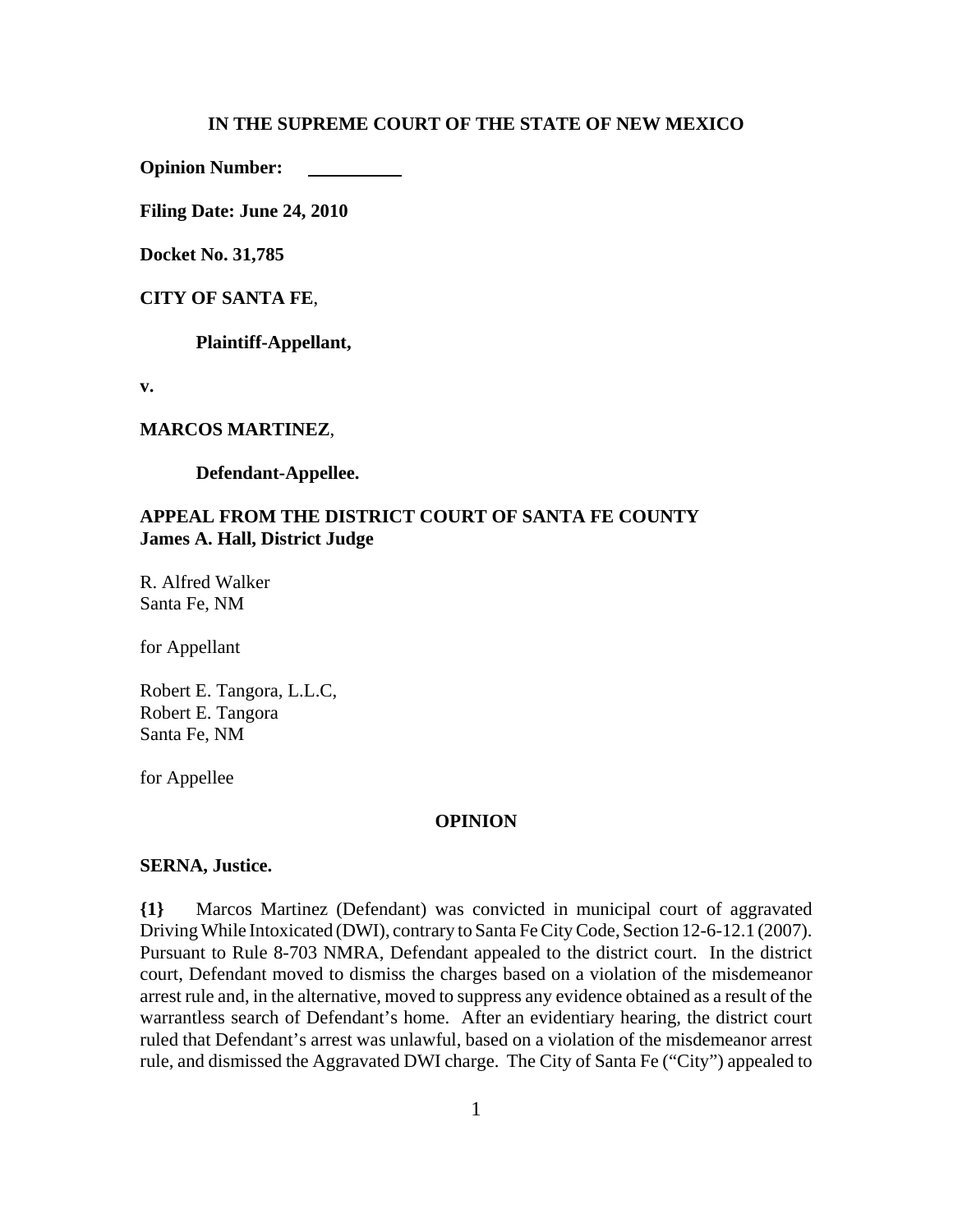this Court raising one issue: whether the district court erred when it held that Defendant's arrest violated the misdemeanor arrest rule. We hold the misdemeanor arrest rule does not apply to DWI investigations. Accordingly, we reverse.

### **I. FACTUAL BACKGROUND AND PROCEEDINGS BELOW**

**{2}** On December 22, 2007, Santa Fe City Police Sergeant Troy Baker responded to a call from a DeVargas Mall employee, who had observed a man staggering around the mall parking lot and attempting to unlock several different vans. The man eventually unlocked the door to a van and drove away. The employee provided the police with a description of the van, as well as the van's license plate number. After the police dispatch provided the van's registered owner's address, Sergeant Baker went to the residence and observed a van that matching the employee's description in the driveway. Sergeant Baker touched the engine compartment and felt that it was warm. Sergeant Baker then knocked on the front door of the residence and, through the door's glass pane, saw Defendant emerge from an inner room, stagger past the doorway and strike his head on the wall next to the door, causing him to fall on his hands and knees. Defendant stood up and walked back into the room from which he had emerged. Sergeant Baker knocked on the door a second time and Defendant again staggered to the door and fell once again. From a seated position, Defendant reached up and unlocked the door. Sergeant Baker entered the residence and asked Defendant who had been driving the van. Defendant replied that "he had been driving it earlier." Sergeant Baker observed that Defendant had a very strong odor of alcohol on his breath, slurred speech, blood-shot watery eyes, and was unsteady on his feet. Sergeant Baker placed Defendant under arrest for DWI, and Defendant refused to take a breath test. Defendant was charged for aggravated DWI in municipal court.

**{3}** City filed a motion in limine in municipal court, seeking a ruling that Sergeant Baker had lawfully arrested Defendant. City argued the "in presence" requirement of the misdemeanor arrest rule had been met and, in the alternative, Sergeant Baker's interaction with Defendant was an investigatory stop, rendering the misdemeanor arrest rule inapplicable under *State v. Ochoa*, 2008-NMSC-023, 143 N.M. 749, 182 P.3d 130. Defendant responded and filed a motion to suppress evidence based on (1) a violation of the misdemeanor arrest rule and (2) a violation the Fourth Amendment to the United States Constitution and Article II, Section 10 of the New Mexico Constitution. The municipal court denied Defendant's motion, and after the subsequent bench trial, found Defendant guilty of aggravated DWI. Defendant appealed his conviction to the district court.

**{4}** In the district court, Defendant filed a motion to dismiss based on a violation of the misdemeanor arrest rule and, in the alternative, moved to suppress evidence based on the same constitutional violations he asserted in municipal court. After an evidentiary hearing, the district court found Sergeant Baker's arrest of Defendant unlawful based on a violation of the misdemeanor arrest rule, and dismissed Defendant's aggravated DWI charge. The district court did not address whether the arrest was constitutionally valid under either the Fourth Amendment to the United States Constitution or Article II, Section 10 of the New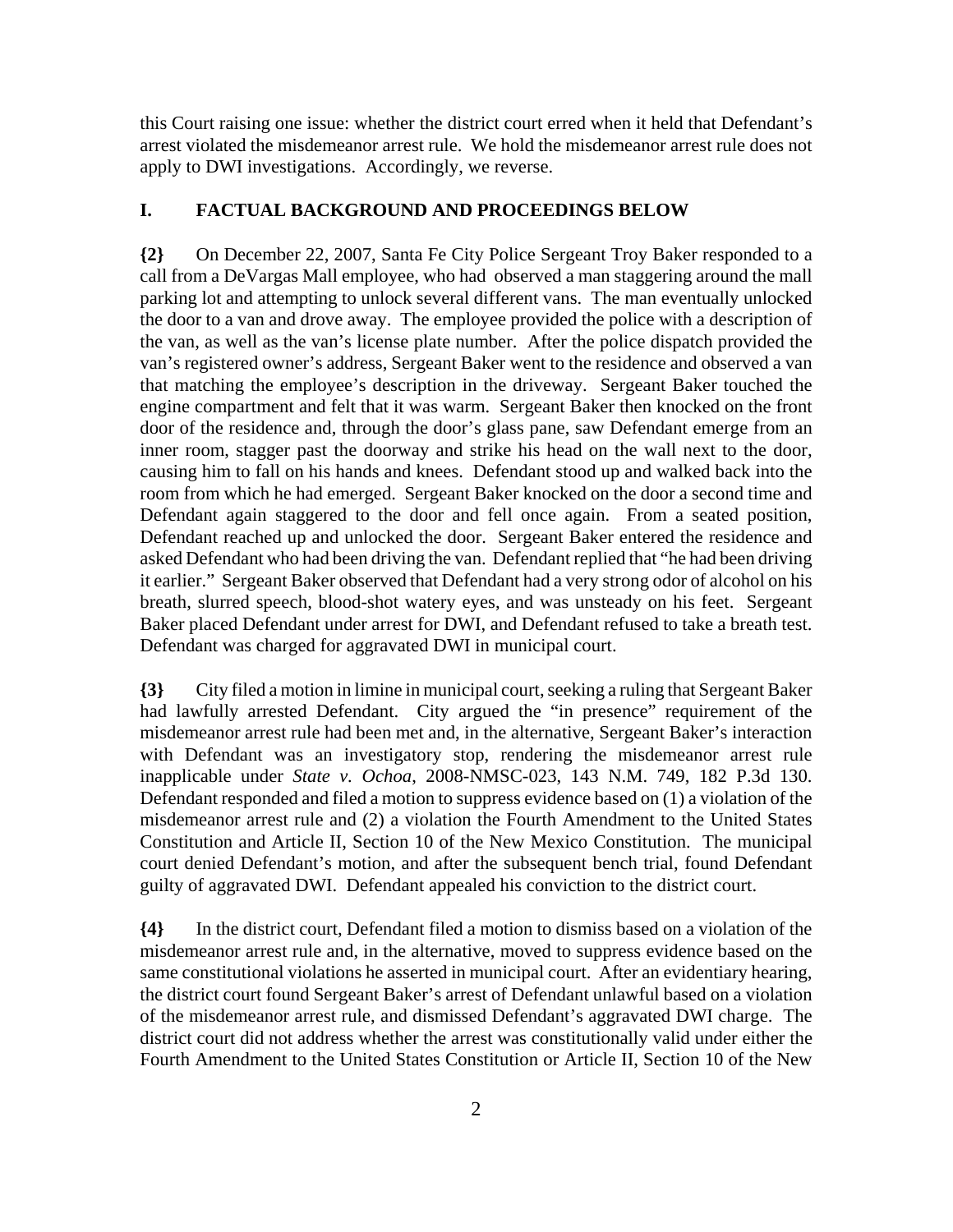Mexico Constitution. City appeals the district court's dismissal to this Court pursuant to NMSA 1978, Section 35-15-11 (1959).

# **II. DISCUSSION**

# **A. Standard of Review**

**{5}** "Whether the [lower court] properly relied on the misdemeanor arrest rule requires interpretation of established case law. The application and interpretation of law is subject to a de novo review." *Ochoa*, 2008-NMSC-023, ¶ 10.

# **B. Warrantless Arrests**

**{6}** At common law, there are two distinct rules pertaining to warrantless arrests—one for suspected felons and the other for suspected misdemeanants. When a police officer suspects an individual of committing a felony,"[t]he usual rule is that a police officer may arrest without warrant one believed by the officer upon reasonable cause to have been guilty of a felony." *Carroll v. United States.*, 267 U.S. 132, 156 (1925). On the other hand, an officer "may only arrest without a warrant one guilty of a misdemeanor if committed in his presence." *Id.* at 156-157*.*

# **C. The Misdemeanor Arrest Rule in New Mexico**

**{7}** New Mexico's "misdemeanor arrest rule is a holdover from the common law distinction between warrantless arrests for felonies and for misdemeanors." *Ochoa*, 2008- NMSC-023,  $\P$  11. Although the "in presence" requirement of the rule remained intact, "[o]ver time, the . . . rule has been further limited by both the legislature and the courts." *Ochoa*, 2008-NMSC-023, ¶ 12 (citing NMSA 1978, § 66-8-125(B) (1978) (permitting officers in specific circumstances to make warrantless arrests if the officer has reasonable grounds based on personal investigation that may include information from eyewitnesses)); *see also* NMSA 1978 § 31-1-7(A) (1995) (allowing warrantless arrests for domestic disturbances); *State v. Lyon*, 103 N.M. 305, 309, 706 P.2d 516, 520 (Ct. App. 1985) (allowing for a police-team exception to the "in the presence requirement" of the misdemeanor arrest rule); *State v. Marquez*, 103 N.M. 265, 267, 705 P.2d 170, 172 (Ct. App. 1985) (same).

**{8}** Our Court of Appeals has addressed in several opinions the "in the presence requirement" of the misdemeanor arrest rule, specifically in the DWI context. *See State v. Reger*, No. 28,900, slip op. (N.M. Ct. App. May 11, 2010); *State v. Greyeyes*, 105 N.M. 549, 552, 734 P.2d 789, 782 (Ct. App. 1987), *cert. denied*, 105 N.M. 521, 734 P.2d 761 (1987); *State v. Boone*, No. 8,093, mem. op. (N.M. Ct. App. Sept. 12, 1985), *aff'd in part and rev'd in part*, 105 N.M. 223, 731 P.2d 366 (1986). Those cases, though not explicitly, created a practical exception to the "in the presence requirement," holding that the misdemeanor of DWI occurred in the arresting officer's presence—even where the officer "did not personally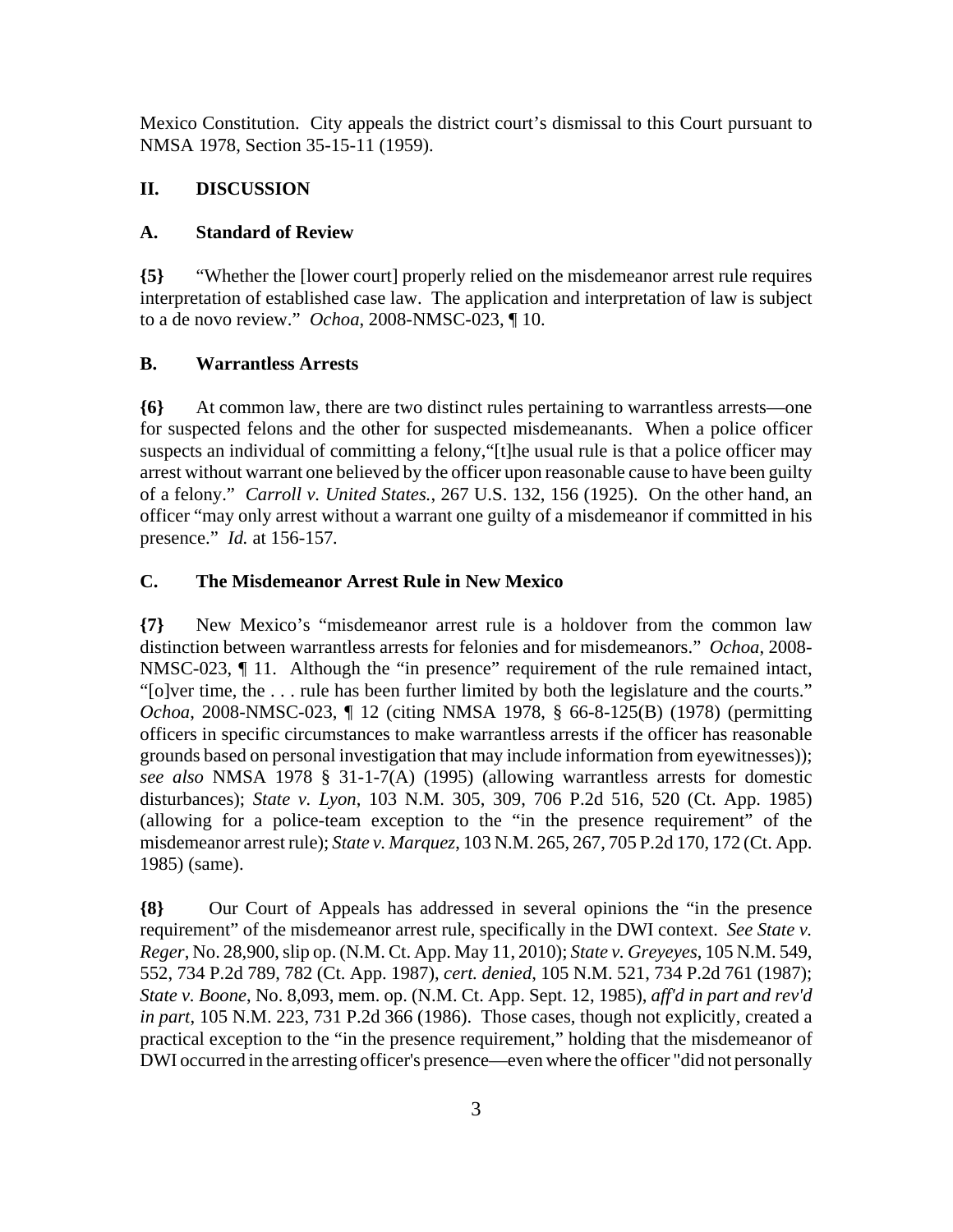see the defendant drink alcohol or actually operate his [vehicle]"—under circumstances where the officer's perceptions at the scene gave him probable cause to suspect that a DWI had occurred. *Greyeyes*, 105 N.M. 549, 551-52, 734 P.2d 789, 791-92; *see also Reger*, No. 28,900, slip op. at 5.

**{9}** However, no opinion of this Court has directly answered the question of whether the misdemeanor arrest rule ought to apply to DWI investigations. As we noted recently, this Court in *Boone v. State*, 105 N.M. 223, 731 P.2d 366 (1986), essentially sidestepped the issue by importing "actual physical control" into the definition of "drives" in our DWI statute because of a "disinclination to alter the common law rule prohibiting warrantless misdemeanor arrests when the misdemeanor does not occur in the presence of the arresting officer." *See State v. Sims*, No. 30,827 slip op. at 11 (N.M. Sup. Ct. June 8, 2010).

**{10}** We must decide if an application of the misdemeanor arrest rule is appropriate given the circumstances or if we should create an exception. Specifically, we must determine if the misdemeanor arrest rule, with its "in the presence" requirement, is appropriate for the investigations of DWI cases. For the reasons that follow, we hold that it is not.

### **D. The Misdemeanor Arrest Rule Does Not Apply to DWI Cases**

**{11}** The misdemeanor arrest rule was "developed . . . during a period when. . . arrests were made by private citizens, when bail for felonies was usually unattainable . . . when years might pass before the royal judges arrived for a jail delivery," and when "a prisoner had an excellent chance of dying of disease before trial." *Cave*, 48 N.M. at 484, 152 P.2d at 890. Thus, "the original purpose of the [misdemeanor arrest] rule was to minimize the harm historically associated with lengthy custodial detentions for minor crimes." *Ochoa*, 2008- NMSC-023, ¶ 12*.* Although the continued viability of the misdemeanor arrest rule has been questioned generally, *see Cave*, 48 N.M. at 483-84, 152 P.2d at 890, we conclude that DWI investigations, in particular, fall outside the original purpose of the rule.

**{12}** Under the common law rules for warrantless arrests, there is an inherent balance between public safety and a suspect's constitutional rights. Because felonies are a greater concern with respect to public safety, officers are granted more latitude when conducting investigations of such crimes. *See Carroll*, 267 U.S. at 157 ("[T]he reason for arrest without warrant on a reliable report of a felony was because the public safety and the due apprehension of criminals charged with heinous offenses required that such arrests should be made at once without [a] warrant."). Conversely, since less severe crimes (misdemeanors) do not threaten public safety to the level of felonies, a warrantless arrest of a suspected misdemeanant cannot be made unless the arresting officer personally observes the offense. Thus, we examine the crime of DWI in order to determine how police officers may investigate such crimes.

**{13}** The crime of DWI as defined by our Legislature is not a "minor crime" as contemplated by the misdemeanor arrest rule. The United States Supreme Court has noted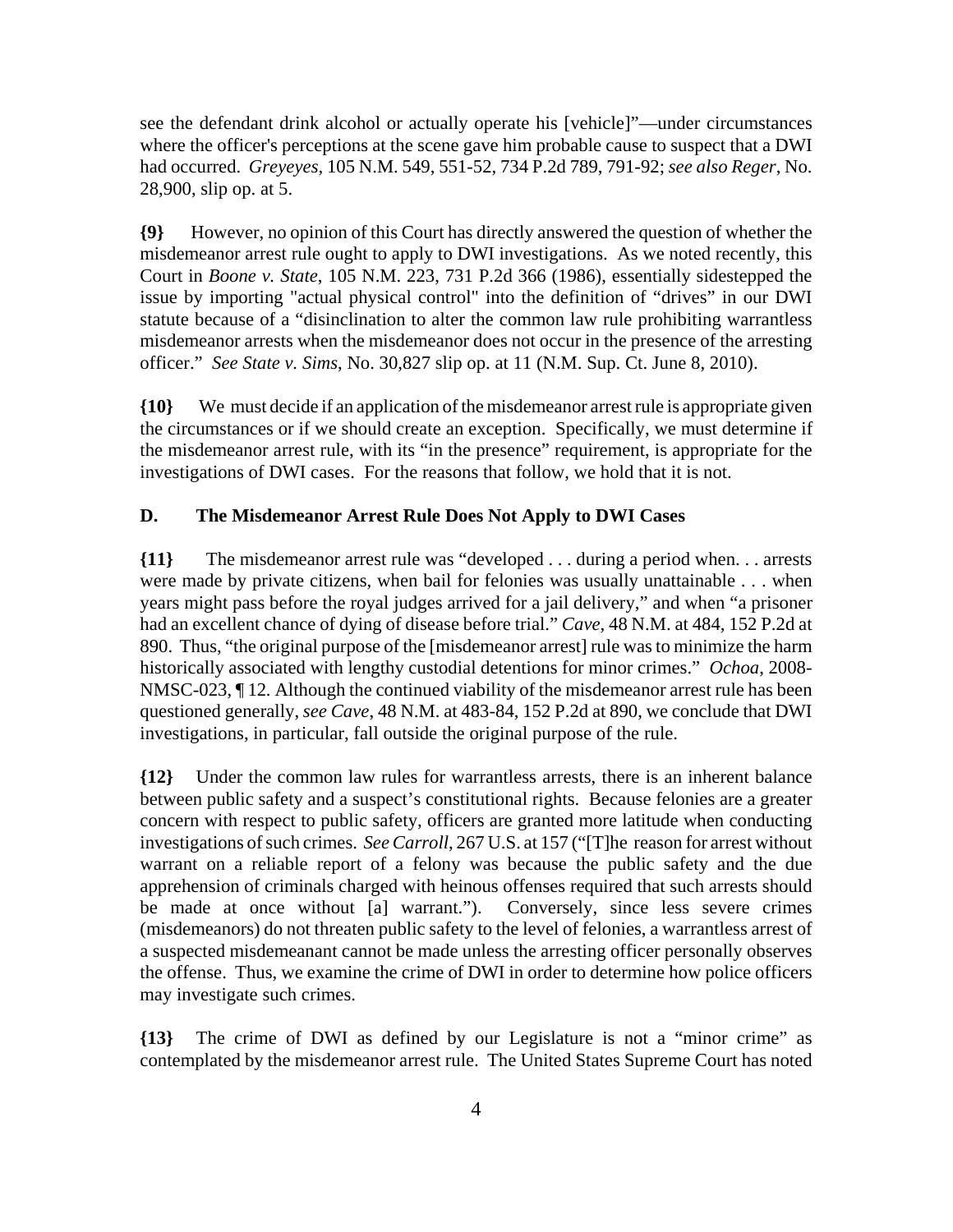that "[n]o one can seriously dispute the magnitude of the drunken driving problem or the States' interest in eradicating it. Media reports of alcohol-related death and mutilation on the Nation's roads are legion." *Mich. Dep't of State Police v. Sitz*, 496 U.S. 444, 451 (1990). Also, this Court in *State v. Harrison* stated:

the public's interest in deterring individuals from driving while intoxicated is compelling. This is due to the dangers of the practice, not only to those who operate the motor vehicles while under the influence, but also to those innocent individuals who are injured or killed as a result of DWI accidents.

115 N.M. 73, 77, 846 P.2d 1082, 1086 (Ct. App. 1992). Given the compelling public interest in eradicating DWI occurrences and the potentially deadly consequences, the crime of DWI should be treated as a felony for purposes of warrantless arrests.

**{14}** Additionally, our legislative scheme of delineating the crime of DWI should not affect an officer's ability to make warrantless arrests. By design, the crime of DWI in New Mexico can be either a misdemeanor or a felony depending on the number of prior convictions of the offender. For the first three convictions, the charge of DWI carries with it a punishment classification of a misdemeanor. NMSA 1978, § 66-8-102 (E)-(F) (1953, as amended through 2007). Upon a fourth or subsequent conviction thereafter, an offender is guilty of a felony. Section 66-8-102 (G)-(J). Although a DWI offender who has had less than three convictions would only be guilty of a misdemeanor, such a classification makes no difference in the severity of the offense's consequences, nor does it dilute the public's concern; a first DWI or subsequent offense can have the same deadly results as a fourth offense. Further, an officer investigating a DWI may not be privy to the suspect's criminal record and thus, may not know if he or she is investigating a misdemeanor or a felony. Thus, law enforcement officers conducting DWI investigations should not be hindered by the "in the presence" requirement of the misdemeanor arrest rule, and should only be subjected to the constitutional probable cause inquiry of felony warrantless arrests.

**{15}** Also, given the time-sensitive nature of the evidence inherent in DWI investigations, the requirement that an officer observe the offense in order to make a warrantless arrest would seriously hinder such investigations and would make it very difficult for subsequent prosecutions. In addressing the issue of whether an arrest was valid under Section 66-8-125, a statute that allows for a warrantless arrest of person who is at the scene of a motor vehicle accident, this Court in *City of Las Cruces v. Sanchez* stated:

We believe, however, that limiting officers' authority to arrest under Section 66-8-125, by prohibiting the arrest of an individual who is removed from the scene of the accident before officers arrive to investigate, would be inconsistent with the legislative intent of the statute. The ineffectual result of such a limitation is especially pernicious in DWI investigations. Because evidence of intoxication fades over time, officers must promptly locate and investigate an individual suspected of DWI. If officers are required to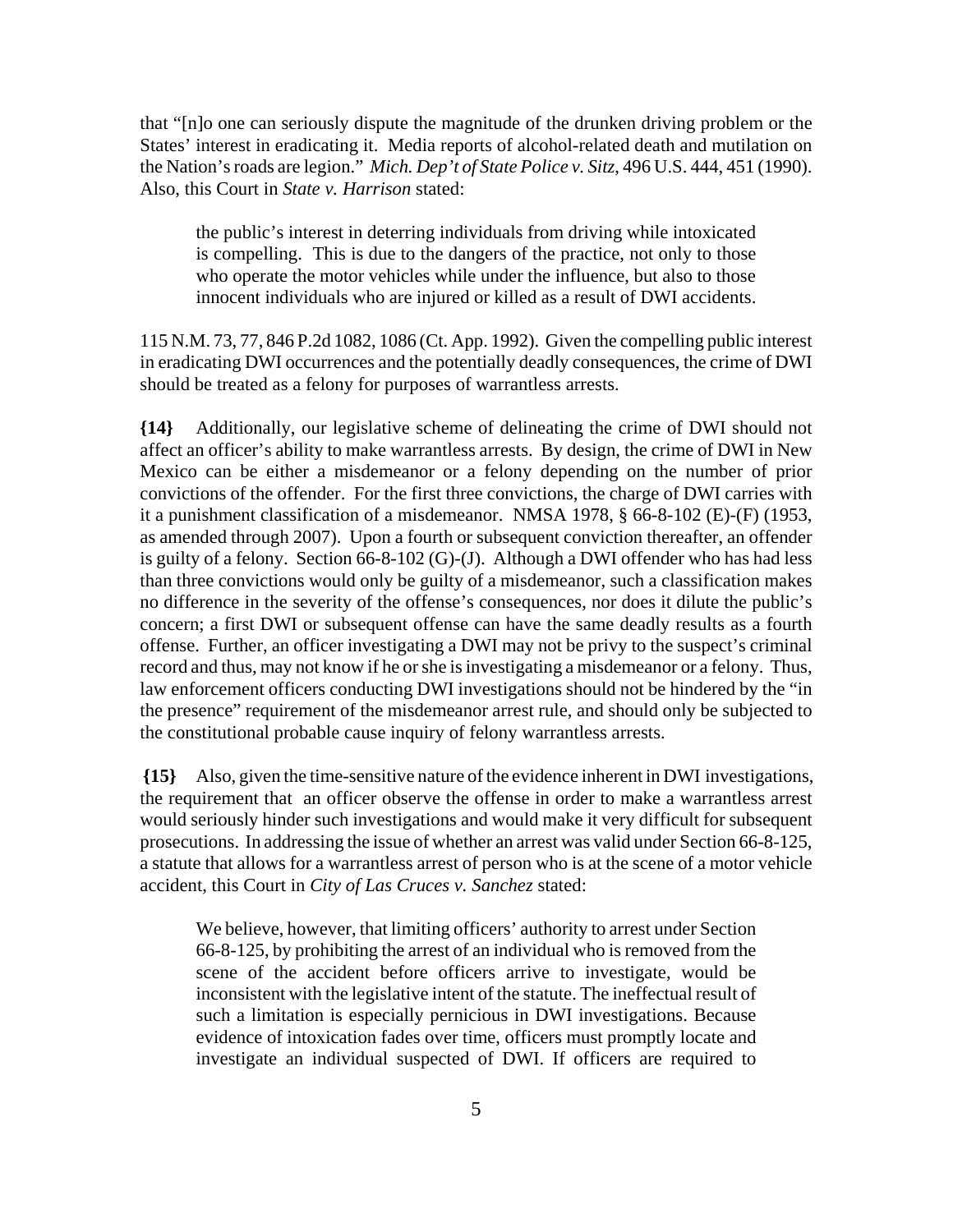encounter an individual at the scene of an accident for an arrest to be valid under Section 66-8-125, then the officers' authority to arrest without a warrant would be defeated by an individual's mere absence from the scene prior to the investigating officers' arrival. This would create the added delay of requiring a warrant for the individual's arrest and would provide an intoxicated individual with a potential means of avoiding a DWI charge where the added delay of obtaining a warrant allows evidence of the individual's level of intoxication at the time of driving to dissipate. Such a limitation would provide an intoxicated individual with an enticing incentive to flee.

2009-NMSC-026, ¶ 15, 146 N.M. 315, 210 P.3d 212. The same rationale applies in this situation. If an officer was prohibited from making a warrantless arrest of a suspected drunk driver based on the fact that the officer did not actually observe the incident, the officer would be posed with two options—releasing the suspected drunk driver or obtaining a warrant. If the officer chose to pursue the investigation and obtain a warrant, the evidence needed for the subsequent prosecution could be diluted or lost entirely. In addition to the effect on the evidence, there is also a risk that during the time period in which the officer is obtaining a warrant, a suspect may get into his or her car and drive away, endangering both himself or herself and the public at large. Such a risk is untenable given the strong public interest in deterring the crime of DWI. Thus, "[r]equiring an officer to . . . observe the violation would be superfluous." *Ochoa*, 2008-NMSC-023, ¶ 15.

**{16}** For the foregoing reasons, we hold that the misdemeanor arrest rule does not apply to DWI investigations and, accordingly, an investigating officer need not observe the offense in order to make a warrantless arrest. Instead, the warrantless arrest of one suspected of committing DWI is valid when supported by both probable cause and exigent circumstances. *See State v. Johnson*, 1998-NMCA-019, ¶ 10, 124 N.M. 647, 954 P.2d 79 (interpreting Article II, Section 10 of the New Mexico Constitution to require warrantless arrests for suspected felons to be supported by both probable cause and exigent circumstances).

### **III. CONCLUSION**

**{17}** The district court erred when it found that Defendant's arrest was invalid due to a violation of the misdemeanor arrest rule. We reverse the district court's dismissal and remand to the district court for a determination of whether Defendant's warrantless arrest was supported by both probable cause and exigent circumstances.

### **{18} IT IS SO ORDERED**.

#### **PATRICIO M. SERNA, Justice**

\_\_\_\_\_\_\_\_\_\_\_\_\_\_\_\_\_\_\_\_\_\_\_\_\_\_\_\_\_\_\_\_\_\_\_\_

**WE CONCUR:**